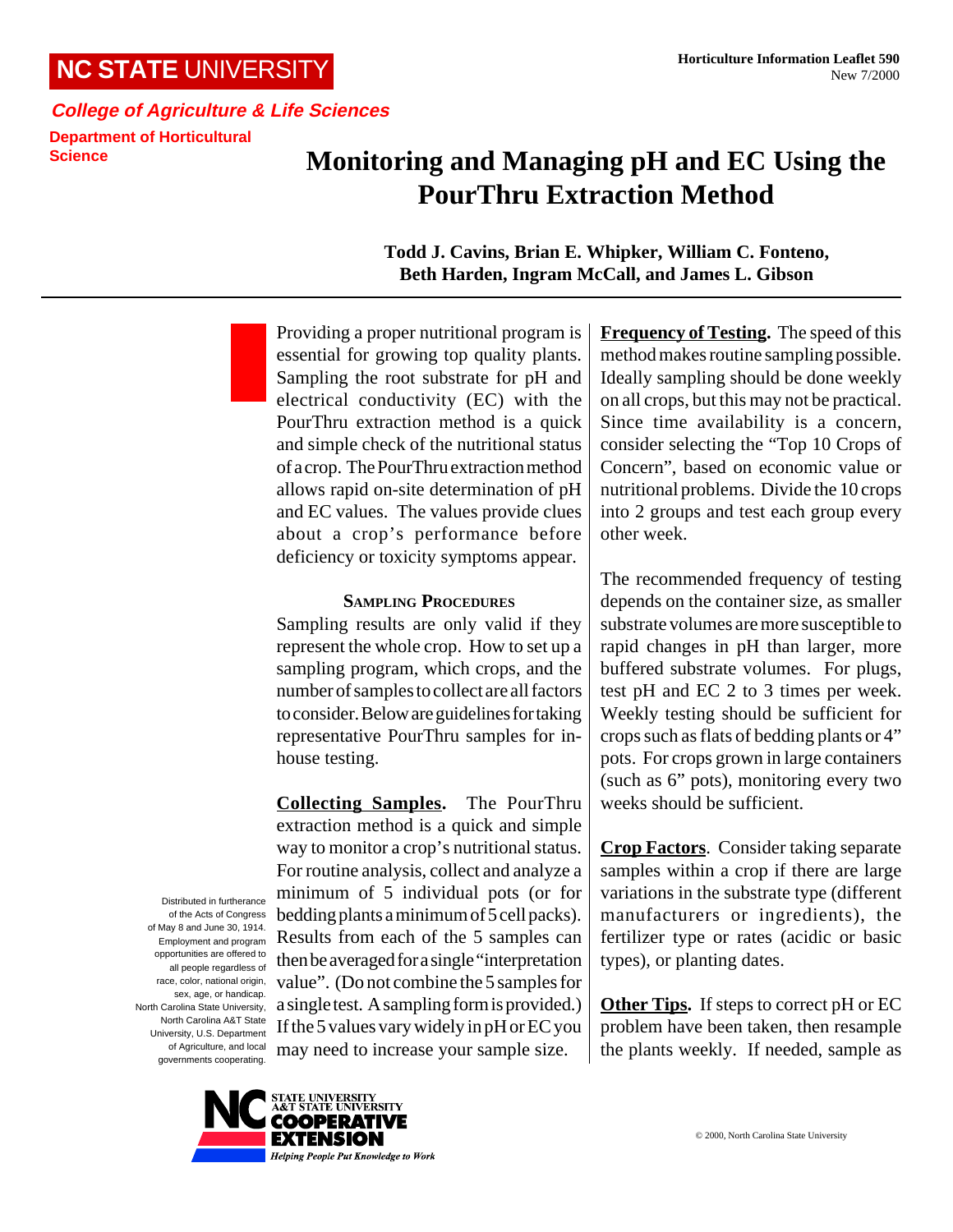frequently as every two days.

• If results seem atypical, consider resampling before making drastic changes, especially to the substrate pH.

• For more information on PourThru techniques, extra charts, graphs, and general guidelines check out our WEB sites:

http://www.ces.ncsu.edu/floriculture/ http://www2.ncsu.edu/hortsublab/

#### **HOW TO COLLECT THE LEACHATE**

**1. Irrigate the crop one hour before testing.** Make sure the substrate is saturated (**Figure 1a**). If the water supplied by your automatic irrigation system varies, then water the pots/flats by hand. If using constant liquid feed, irrigate with fertilizer solution as usual. If using periodic feeding: a) irrigate with clear water, b) test a day or two before fertilizing, and/or c) test on the same day in the fertilizing cycle each time.

**2. Place saucer under container**. After the container has drained for 30 to 60 minutes, place a plastic saucer under the containers to be sampled (**Figure 1b**). If you are testing seedlings in bedding plant flats, place cell packs in saucers (**Figure 1c**).

**3. Pour enough distilled water on the surface of the substrate to get 50 ml (1.5 oz) of leachate in the saucer** (**Figure d**). The amount of water needed will vary with container size, crop, and environmental conditions. Use the values in the **Table 1** as a guide.



*Figure 1a. Irrigate containers thoroughly.*



*Figure 1b. Saucer for pots. Figure 1c. Saucers for*



*cell packs.*



*Figure 1d. Applying water for extraction.*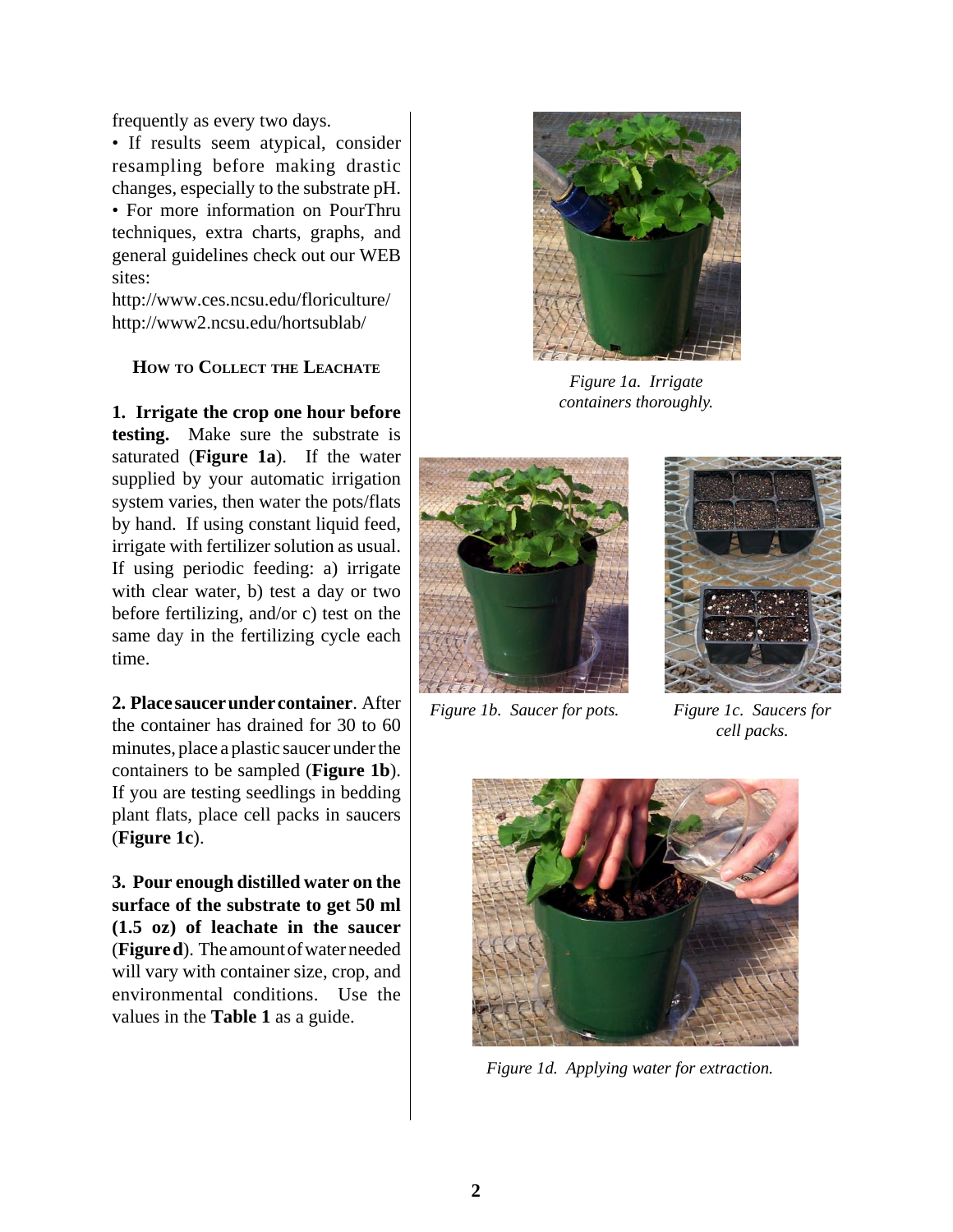

*Figure 1e. Collected leachate for testing.*



*Figure 1f. Collect 50 ml (1.5 ounces) for testing.*



*Figure 1g. Calibration standards for testing.*



*Figure 1h. Testing leachate samples.*

| containers to obtain 50 ml (1.5 ounces) of extract*. |             |                |
|------------------------------------------------------|-------------|----------------|
| <b>Container Size</b>                                |             | Water to add** |
|                                                      | milliliters | ounces         |
| 4 inch<br>5 inch<br>6 inch                           | 75          | 2.5            |
| - - -                                                |             |                |

**Table 1. Amount of water to apply to various**

6.5 inch  $\frac{1.5 \text{ m}}{2.5 \text{ m}}$  100 3.5 1 quart  $\begin{array}{|c|c|c|c|c|} \hline 1 & 75 & 2.5 \\ \hline \end{array}$ 4 quart 150 5.0 12 quart  $350$  12.0 **Flats** 606 (36 plants) 1203 (36 plants) 1204 (48 plants)  $50 \t 2.0$ 

*\*Containers should be brought to container capacity 30 to 60 minutes before applying these amounts. \*\*These amounts are estimates. Actual amounts will vary*

*depending on crop, substrate type, and environmental conditions.*

**4. Collect leachate for pH and EC** (**Figure 1e**)**.** Make sure you get about 50 ml (1.5 oz) of leachate each time you test (**Figure 1f**). Leachate volumes over 60 ml will begin to dilute the sample and give you lower EC readings.

**5. Calibrate your pH and EC meters prior to testing** (**Figure 1g**)**.** The test results are only as good as the last calibrations. Calibrate the instruments every day they are used. Always use fresh standard solutions and never pour used solution back in the original bottle.

**6. Test your samples for pH and EC** (**Figure 1h**). Test the leachate as soon as possible. Electrical conductivity will not vary much over time if there is no evaporation of the sample. However, the pH can change within two hours. Record the values on the chart specific to each crop.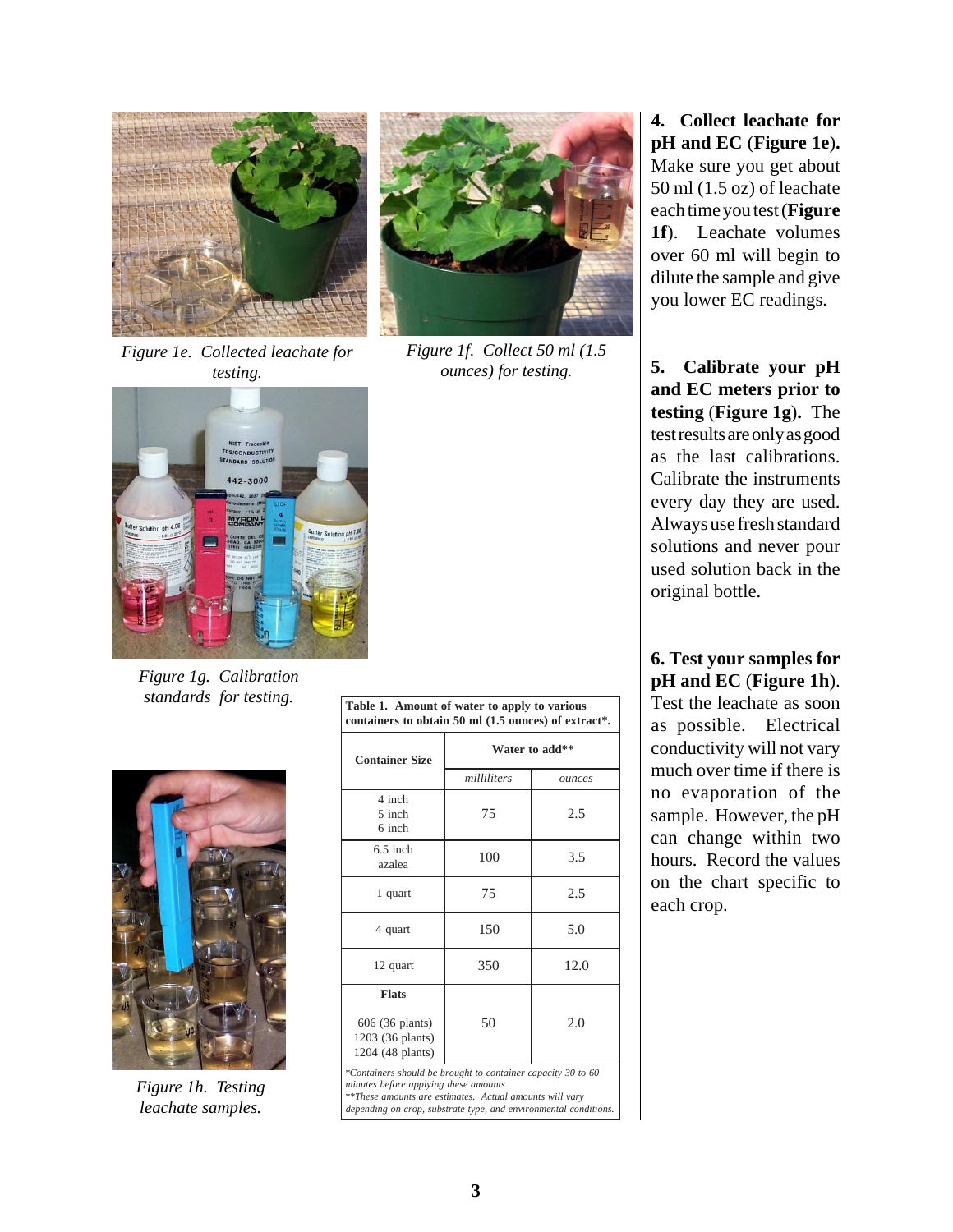#### **TESTING, INTERPRETING, AND MANAGING SUBSTRATE PH**

Substrate pH is very important to plant nutrition because it directly affects the availability of many nutrients, especially micronutrients. Low pH (below 5.8) can increase micronutrient availability, such as iron and manganese, that can lead to phytotoxic responses. In contrast, a pH above 6.8 can lead to micronutrient deficiency problems, especially with iron. Both excessively low and high pH's should be avoided. Optimal pH ranges for many crops are listed in **Figure 2**.

#### **Testing and Interpreting Substrate pH**

Test substrate pH substrate prior to use and on a routine basis to assure proper levels. Charts for recording pH has been included. The target pH range, high, and low decision ranges should be established. If the substrate pH climbs into or above the high pH decision range, action should be taken to lower pH. If the substrate pH drops into or below the lower pH decision range, action should be taken to raise pH.

#### **Adjusting Substrate pH**

Substrate pH changes over time due to many factors. The four main factors affecting substrate pH are ❶ the initial components and amendments in the substrate, including the liming charge;  $\odot$ the alkalinity of the irrigation water;  $\Theta$  the fertilizer(s); and  $\bullet$  the species being grown. Obviously, during production, the species being grown or the substrate cannot change, but adjustments to the watering and fertilization can.

**Lowering Substrate pH.** Listed below (in preferred order) are immediate steps to take to lower substrate pH:

- ❶ Switch from a basic (nitrate-based) to acidic (ammonium-based) fertilizer..
- ❷ Acidify the irrigation water to an endpoint pH of  $5.8^z$
- $\bullet$  Apply an iron sulfate (FeSO<sub>4</sub>.7H<sub>2</sub>O) drench

using 3 lb per 100 gallons of water. Mist off the foliage after application.

❹ Acidify the irrigation water to a pH of 5.1z .

If the substrate pH frequently increases, employ the following steps (listed in preferred order):

- ❶ Use an acidic (ammonium-based) fertilizer throughout the cropping period.
- ❷ Acidify your irrigation water to pH 5.1.
- ❸ Reduce the initial lime charge or change substrates.

**Increasing Substrate pH.** Listed below (in preferred order) are immediate steps to take to increase substrate pH:

- ❶ Stop neutralizing the alkalinity of the irrigation water (if currently acidifying your water).
- ❷ Switch from acidic (ammonium-based) to basic (nitrate-based) fertilizers.
- ❸ Apply a flowable limestone drench. Start with a 1 quart per 100 gallons rate. Lightly mist off any solution on the foliage after application.

If the substrate pH frequently decrease, employ the following steps (listed in preferred order):

- ❶ Use a basic (nitrate-based) fertilizer throughout the cropping period.
- $\bullet$  Inject potassium bicarbonate (KHCO<sub>3</sub>) into the irrigation water. Start with 13.4 oz per 100 gallons. This supplies 1 meq/L of alkalinity and 39 ppm K with every watering (reduce potassium feed accordingly).
- ❸ Increase the initial lime charge or change substrates.

#### **TESTING, INTERPRETING, AND MANAGING SUBSTRATE EC**

Soluble salts are the total dissolved salts in the root substrate (medium) and are measured in by electrical conductivity (EC). A conductivity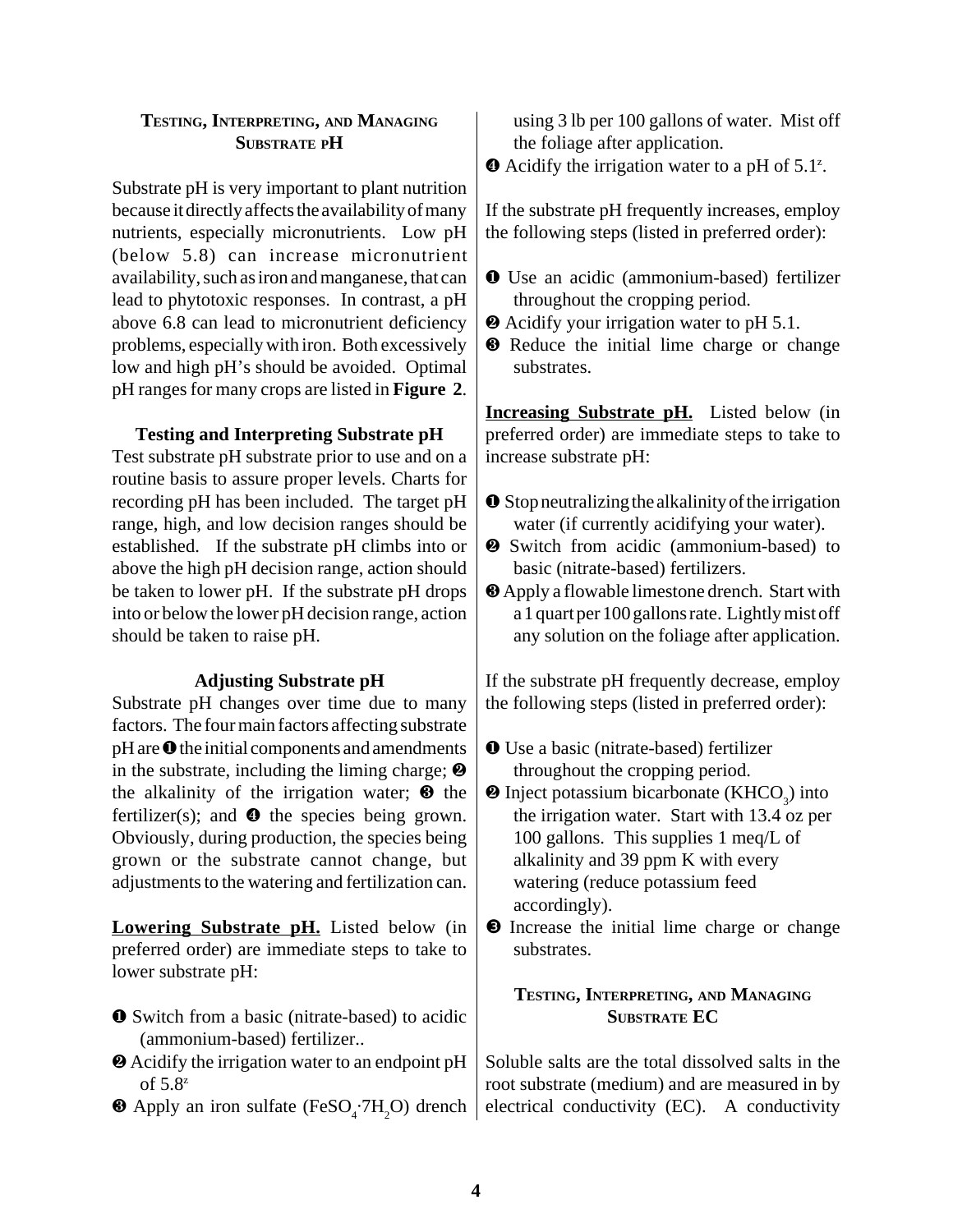| Figure 2. Suggested substrate pH ranges for specific greenhouse crops grown in soilless substrate.                                       |     |     |     |     |     |                                                                                                               |     |     |     |     |     |     |     |          |     |     |     |                     |     |                                                                             |     |     |     |     |     |     |     |
|------------------------------------------------------------------------------------------------------------------------------------------|-----|-----|-----|-----|-----|---------------------------------------------------------------------------------------------------------------|-----|-----|-----|-----|-----|-----|-----|----------|-----|-----|-----|---------------------|-----|-----------------------------------------------------------------------------|-----|-----|-----|-----|-----|-----|-----|
|                                                                                                                                          |     |     |     |     |     |                                                                                                               |     |     |     |     |     |     |     | pH Range |     |     |     |                     |     |                                                                             |     |     |     |     |     |     |     |
| <b>Species</b>                                                                                                                           | 4.4 |     |     |     |     |                                                                                                               |     |     |     |     |     |     |     |          |     |     |     |                     |     | 4.5 4.6 4.7 4.8 4.9 5.0 5.1 5.2 5.3 5.4 5.5 5.6 5.7 5.8 5.9 6.0 6.1 6.2 6.3 | 6.4 | 6.5 | 6.6 | 6.7 | 6.8 | 6.9 | 7.0 |
| Crossandra<br>Eustoma                                                                                                                    |     |     |     |     |     |                                                                                                               |     |     |     |     |     |     |     |          |     |     |     |                     |     |                                                                             |     |     |     |     |     |     |     |
| <b>Astilbe</b><br>Calendula<br>Campanula<br>Crocus<br><b>Dianthus</b><br><b>Exacum</b><br>Freesia<br><b>Hyacinth</b><br><b>Narcissus</b> |     |     |     |     |     |                                                                                                               |     |     |     |     |     |     |     |          |     |     |     |                     |     |                                                                             |     |     |     |     |     |     |     |
| Pentas                                                                                                                                   |     |     |     |     |     |                                                                                                               |     |     |     |     |     |     |     |          |     |     |     |                     |     |                                                                             |     |     |     |     |     |     |     |
| Celosia<br><b>Dianthus</b><br>Geranium<br>Marigold, African<br>Ranunculas<br><b>Amaryllis</b>                                            |     |     |     |     |     |                                                                                                               |     |     |     |     |     |     |     |          |     |     |     |                     |     |                                                                             |     |     |     |     |     |     |     |
| Calceolaria<br><b>Dracaena</b><br><b>Easter Lily</b><br>Ivy, English<br>Oxalis<br>Pepper, Ornamental<br>Sunflower                        |     |     |     |     |     |                                                                                                               |     |     |     |     |     |     |     |          |     |     |     |                     |     |                                                                             |     |     |     |     |     |     |     |
| <b>African Violet</b><br><b>Christmas Cactus</b><br><b>Hibiscus</b><br>Kalanchoe                                                         |     |     |     |     |     |                                                                                                               |     |     |     |     |     |     |     |          |     |     |     |                     |     |                                                                             |     |     |     |     |     |     |     |
| Aster, Garden<br><b>Begonia</b><br>Caladium<br>Clerodendrum<br><b>Echinacea</b><br>Primula<br>Rose                                       |     |     |     |     |     |                                                                                                               |     |     |     |     |     |     |     |          |     |     |     |                     |     |                                                                             |     |     |     |     |     |     |     |
| Chrysanthemum<br>Hydrangea (Pink)<br><b>New Guinea Impatiens</b>                                                                         |     |     |     |     |     |                                                                                                               |     |     |     |     |     |     |     |          |     |     |     |                     |     |                                                                             |     |     |     |     |     |     |     |
| <b>General Crops</b><br>Bougainvillea<br>Poinsettia                                                                                      |     |     |     |     |     |                                                                                                               |     |     |     |     |     |     |     |          |     |     |     |                     |     |                                                                             |     |     |     |     |     |     |     |
| Gerbera<br>Gloxinia<br><b>Streptocarpus</b>                                                                                              |     |     |     |     |     |                                                                                                               |     |     |     |     |     |     |     |          |     |     |     |                     |     |                                                                             |     |     |     |     |     |     |     |
| Pansy<br>Petunia<br>Salvia<br>Snapdragon<br><b>Vinca</b>                                                                                 |     |     |     |     |     |                                                                                                               |     |     |     |     |     |     |     |          |     |     |     |                     |     |                                                                             |     |     |     |     |     |     |     |
| Cyclamen<br>Orhids                                                                                                                       |     |     |     |     |     |                                                                                                               |     |     |     |     |     |     |     |          |     |     |     |                     |     |                                                                             |     |     |     |     |     |     |     |
| Hydrangea (Blue)                                                                                                                         |     |     |     |     |     |                                                                                                               |     |     |     |     |     |     |     |          |     |     |     |                     |     |                                                                             |     |     |     |     |     |     |     |
| <b>Azalea</b>                                                                                                                            |     |     |     |     |     |                                                                                                               |     |     |     |     |     |     |     |          |     |     |     |                     |     |                                                                             |     |     |     |     |     |     |     |
| <b>Venus Fly Trap</b>                                                                                                                    |     |     |     |     |     |                                                                                                               |     |     |     |     |     |     |     |          |     |     |     |                     |     |                                                                             |     |     |     |     |     |     |     |
|                                                                                                                                          | 4.4 | 4.5 | 4.6 | 4.7 | 4.8 | 4.9                                                                                                           | 5.0 | 5.1 | 5.2 | 5.3 | 5.4 | 5.5 | 5.6 | 5.7      | 5.8 | 5.9 | 6.0 | 6.1                 | 6.2 | 6.3                                                                         | 6.4 | 6.5 | 6.6 | 6.7 | 6.8 | 6.9 | 7.0 |
| <b>Interpretation Key</b>                                                                                                                |     |     |     |     |     | <b>Management Decision Range</b><br>(take corrective steps so the pH moves back into the<br>acceptable range) |     |     |     |     |     |     |     |          |     |     |     | <b>Target Range</b> |     |                                                                             |     |     |     |     |     |     |     |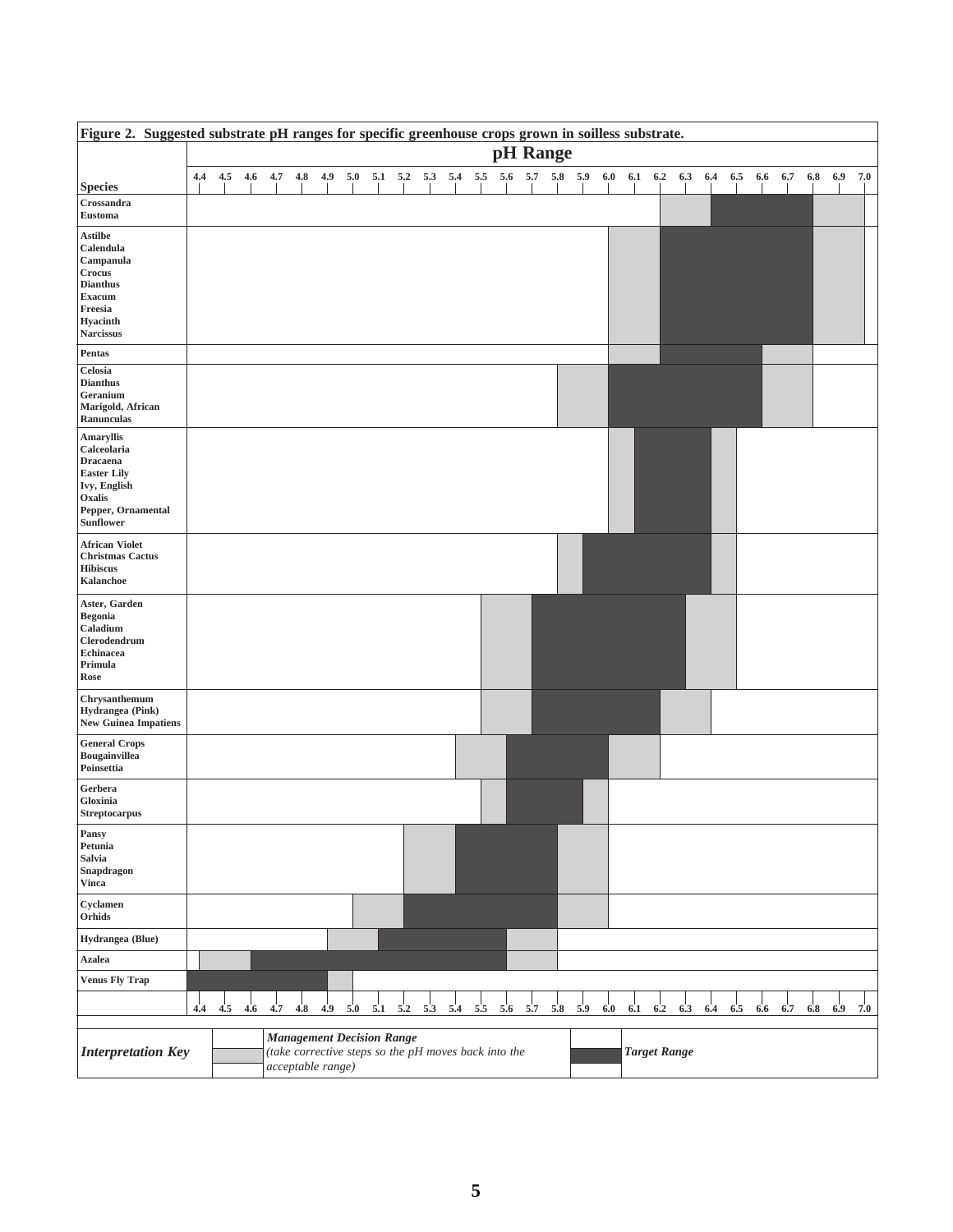meter measures the passage of electrical current through a solution. The higher the EC, the easier it is for electric current to move through the solution. The EC of the substrate provides insight to the nutrient status of the crop. Keep in mind that not all of the salts measured by an EC meter are fertilizer salts. An EC meter measures all salts in a solution, but does not provide details on the type or amount of each salt present.

**High EC.** Be aware of substrate EC levels because excess salts can accumulate when:  $\bullet$ leaching during irrigation is insufficient, ❷ the amount of fertilizer applied is greater than what is required by the plant, or  $\Theta$  the irrigation water contains a high amount of dissolved elements.

Excessively high EC values are associated with poor shoot and root growth. Symptoms often begin on the lower leaves as chlorosis and progress to necrotic tips and margins. As the root substrate dries to the point of irrigation, plants may exhibit wilting symptoms because of die-back of the root tips, which further inhibits water and nutrient uptake. High EC has also been linked with the increased incidence of *Pythium* root rot.

**Low EC.** In contrast, when the EC values are too low, plant growth can be stunted or leaf discoloration can result from the lack of nutrients. Usually nitrogen is the most typical nutrient deficiency symptom, manifesting itself as lower leaf yellowing.

#### **Factors Affecting EC**

**Fertilizers.** Substrate EC levels can be used to estimate the nutrient status of the crop. Substrate EC levels are more consistent with the constant liquid feed (CLF) irrigation method than with a periodic fertilization. Substrate EC levels with a periodic fertilization regime can vary due to: ❶ when a sample was taken after fertilization and ❷ the number of clear irrigations applied between the fertilizer applications.

The nutrient contribution of slow release fertilizers can also be monitored with regular substrate testing. Most fertilizer materials contribute to the EC content of the substrate. The most common contributors are nitrates  $(NO<sub>3</sub>)$ , potassium  $(K)$ , calcium (Ca), magnesium (Mg), and sulfates  $(SO<sub>4</sub>)$ . Organic materials also contribute to the EC content after they have been changed from an insoluble to soluble form. Electrical conductivity can also monitor the accuracy of a fertilizer injector. Consult the fertilizer fact sheet for the appropriate EC values to ensure the fertilizer application rate is correct.

**Irrigation Water.** Elevated substrate EC levels can be caused by naturally high concentrations of bicarbonate (HCO<sub>3</sub>), calcium (Ca), chloride (Cl), magnesium (Mg), sodium (Na), or sulfates (SO $_{4}$ ) in the irrigation water.

**Irrigation Method.** Different irrigation methods provide different amounts of leaching. Leaching prevents excess soluble salts from building up in the root substrate. Excessive leaching or excessive rainfall with outdoor production can lead to low EC problems.

The negative effects of high EC are more pronounced for growers who grow on the "dry side". If the root substrate is allowed to dry, plants may exhibit wilting symptoms because of die-back of the root tips, which further inhibits water and nutrient uptake. It is important for "dry" growers to monitor EC to avoid root damage. If EC levels are too high, be sure to maintain adequate moisture levels within the substrate.

**Substrate Type.** The substrate components can influence the substrate EC. Sphagnum peat has a low EC, while composted pine bark and coir usually have a slightly higher EC. It is a good idea to test any new substrate mix to ensure it meets specifications.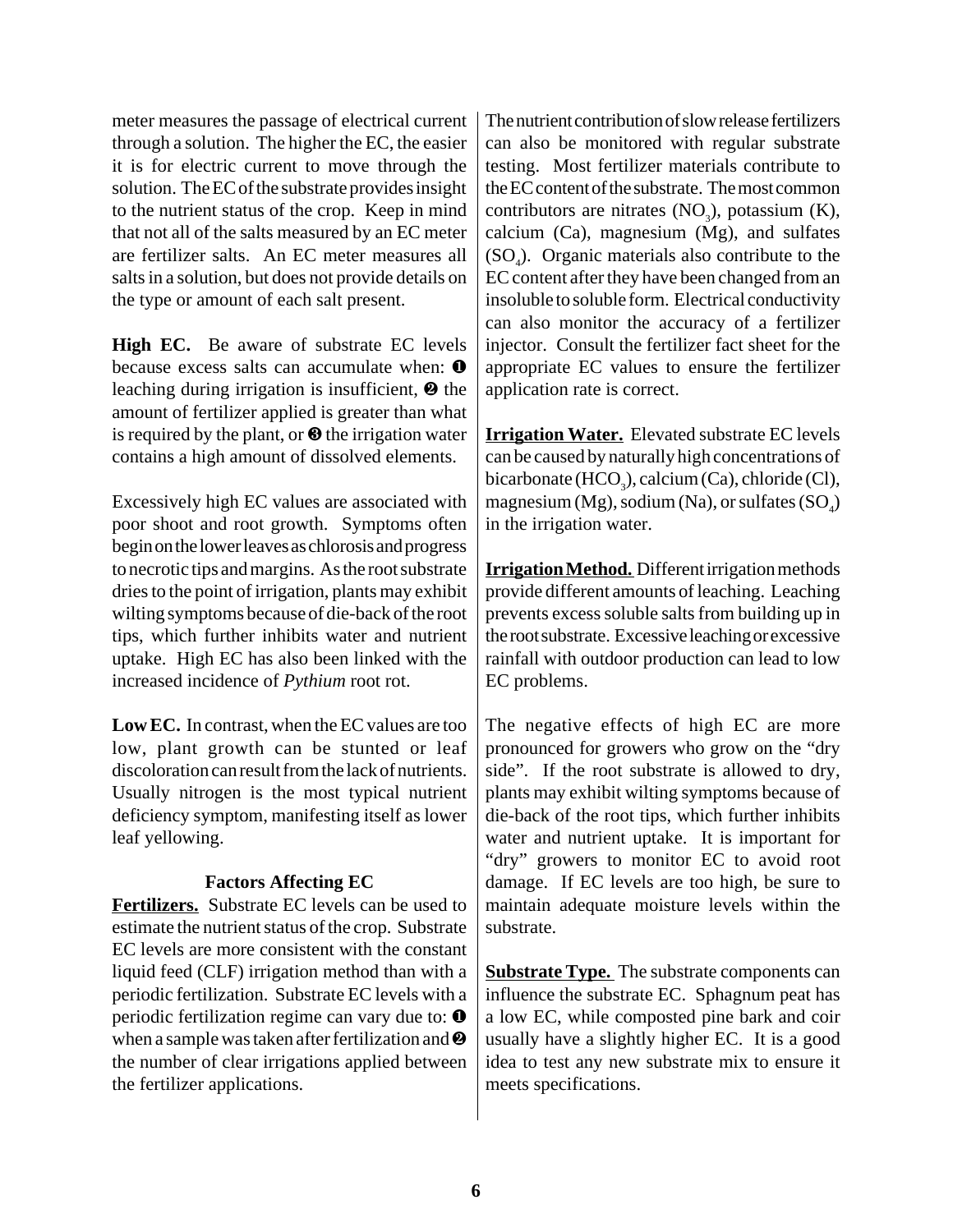**Crop Factors.** When establishing an EC monitoring and management program, match the fertilizer rate with the nutrient demands of the crop. There are two main parameters which should be considered:

❶ **Nutrient Demands.** Crops vary in their fertility requirements for optimal growth. Some crops such as poinsettias and chrysanthemums rates. Others like geraniums are "moderate feeders", while "light feeders" like pansies and New Guinea impatiens require low nutrient levels. Optimal EC levels are listed for many crops in **Table 2**.

are "heavy feeders" and require high fertilizer | fertility and nutrient demands increase as plants ❷ **Crop Development Stage.** The nutrient demands of a crop vary by development stage. Plugs and rooting cuttings require low levels of

**Table 2. The relative nutrient requirements of actively growing greenhouse crops, with EC ranges for both the SME and PourThru methods. Use this classification system and the examples provided in Figure 3 for the PourThru method to determine the suggested target EC ranges for the entire crop production cycle.**

|                                                                                                                                                                                                          | <b>No Additional Fertilizer Required</b>                                                                                                                                                     |                                                                                                                                                                      | <b>Medium</b><br>(SME EC of 1.5 to 3.0 mS/cm)<br>(PourThru EC of 2.0 to 3.5 mS/cm)                                                                           |
|----------------------------------------------------------------------------------------------------------------------------------------------------------------------------------------------------------|----------------------------------------------------------------------------------------------------------------------------------------------------------------------------------------------|----------------------------------------------------------------------------------------------------------------------------------------------------------------------|--------------------------------------------------------------------------------------------------------------------------------------------------------------|
| Amaryllis<br>Crocus<br><b>Narcissus</b>                                                                                                                                                                  |                                                                                                                                                                                              | Alstroemeria<br>Alyssum<br>Bougainvillea<br>Calendula                                                                                                                | Kalanchoe<br>Larkspur<br>Lily, Asiatic & Oriental<br>Lily, Easter                                                                                            |
|                                                                                                                                                                                                          | Light<br>(SME EC of 0.76 to 2.0 mS/cm)<br>(PourThru EC of 1.0 to 2.6 mS/cm)                                                                                                                  | Campanula<br>Cactus, Christmas<br>Carnation<br>Cauliflower                                                                                                           | Lobelia<br>Morning Glory<br>Onion<br>Ornamental Kale                                                                                                         |
| Aconitum<br>African Violet<br>Ageratum<br>Anemone<br>Anigozanthos<br>Asclepias<br>Aster<br>Astilbe<br>Azalea<br>Balsam<br>Begonia (fibrous)<br>Begonia (Hiemalis)<br>Begonia (Rex)<br>Begonia (Tuberous) | Coleus<br>Cosmos<br>Cuttings (during rooting)<br>Cyclamen<br>Freesia<br>Geranium (seed)<br>Gerbera<br>Gloxinia<br>Impatiens<br>Marigold<br>New Guinea Impatiens<br>Orchids<br>Pansy<br>Plugs | Centaurea<br>Cleome<br>Clerodendrum<br>Crossandra<br>Dahlia<br>Dianthus<br>Dusty Miller<br>Exacum<br>Geranium (cutting)<br>Hibiscus<br>Hydrangea<br>Jerusalem Cherry | <b>Ornamental Pepper</b><br>Oxalis<br>Pepper<br>Petunia<br>Phlox<br>Platycodon<br>Portulaca<br>Ranunculus<br>Rose<br>Sunflower (potted)<br>Tomato<br>Verbena |
| Caladium<br>Calceolaria<br>Calla Lily<br>Celosia<br>Cineraria                                                                                                                                            | Primula<br>Salvia<br>Streptocarpus<br>Snapdragon<br>Zinnia                                                                                                                                   | Chrysanthemum<br>Poinsettia                                                                                                                                          | <b>Heavy</b><br>(SME EC of 2.0 to 3.5 mS/cm)<br>(Pourthru EC of 2.6 to 4.6 mS/cm)                                                                            |
| Adapted from:                                                                                                                                                                                            |                                                                                                                                                                                              |                                                                                                                                                                      |                                                                                                                                                              |

Bunt, A.C. 1988. Media and mixes for container-grown plants. Unwin Hyman Press. pp. 309.

Devitt, D.A. and R.L. Morris. 1987. Morphological response of flowering annuals to salinity. J. Amer. Soc. Hort. Sci. 112:951-955.

Dole, J. and H. Wilkins. 1999. Floriculture principles and species. Prentice Hall.

Hofstra, G. and R. Wukasch. 1987. Are you pickling your pansies? Greenhouse Grower. Sept: 14-17.

Nelson, P.V. 1996. Macronutrient fertilizer programs, p. 141-170. In: D.W. Reed. Water, media, and nutrition for greenhouse crops. Ball Publ., Batavia, IL. Wilkeraon, D.C. Soilless growing media and pH. Texas Greenhouse Management Handbook. p.30-34, 45-47.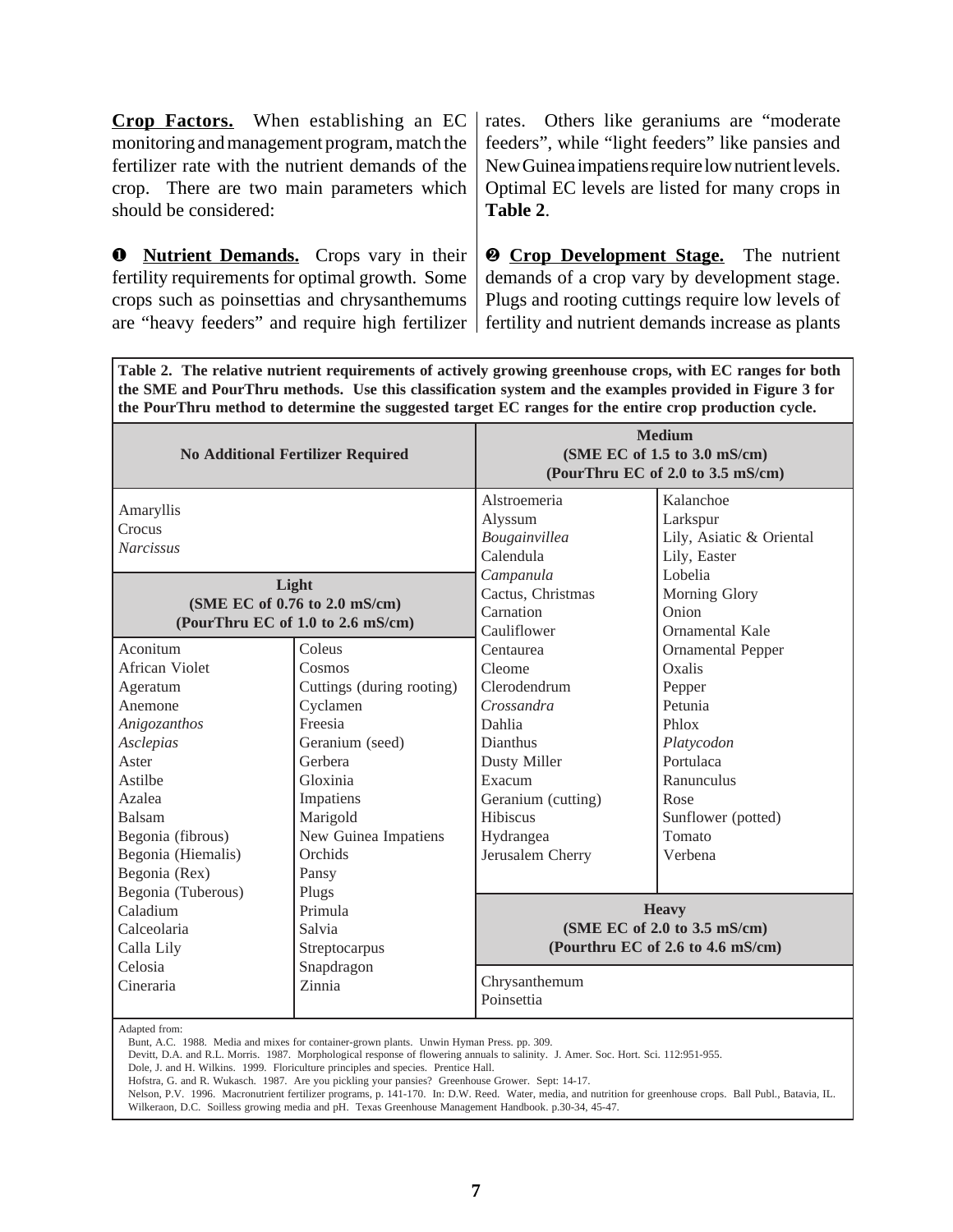| practices.               |                      | Figure 3. Suggested substrate PourThru EC ranges for floricultural crops grown in soilless substrate. These values are guidelines and adjustments should be made based on your growing                                                                                                                                                                                                     |
|--------------------------|----------------------|--------------------------------------------------------------------------------------------------------------------------------------------------------------------------------------------------------------------------------------------------------------------------------------------------------------------------------------------------------------------------------------------|
|                          |                      | EC Range (mS/cm)                                                                                                                                                                                                                                                                                                                                                                           |
| Category                 | Growth Stage         | $\overline{4.6}$<br>4.5<br>4.4<br>4.3<br>4.2<br>$\ddot{4}$<br>4.0<br>3.9<br>3.8<br>3.7<br>3.6<br>3.5<br>3.4<br>3.3<br>3.2<br>3.1<br>3.0<br>2.9<br>$2.5$ $2.6$ $2.7$ $2.8$<br>2.32.4<br>2.2<br>2.1<br>2.0<br>$\overline{1.9}$<br>1.8<br>1.7<br>1.6<br>$\frac{1}{2}$<br>$\vec{=}$<br>1.3<br>1.2<br>$\overline{\mathbf{r}}$<br>$\ddot{=}$<br>$_{0.9}$<br>$_{0.8}$<br>0.7<br>0.6<br>$\ddot{6}$ |
|                          | Plugs (stages 1 & 2) |                                                                                                                                                                                                                                                                                                                                                                                            |
|                          | Plugs (stages 3&4)   |                                                                                                                                                                                                                                                                                                                                                                                            |
| Light                    | Establishing         |                                                                                                                                                                                                                                                                                                                                                                                            |
| (Bedding Plants)         | Growing              |                                                                                                                                                                                                                                                                                                                                                                                            |
|                          | Finishing (Bloom)    |                                                                                                                                                                                                                                                                                                                                                                                            |
|                          |                      | 4.6<br>4.4 4.5<br>43<br>4.2<br>3.94.0<br>3.8<br>3.7<br>3.5 3.6<br>3.4<br>3.3<br>3.2<br>3.1<br>$2.4$ $2.5$ $2.6$ $2.7$ $2.8$ $2.9$ $3.0$<br>23<br>2.2<br>2.1<br>2.0<br>$\ddot{ }$<br>1.8<br>$\overline{17}$<br>1.6<br>$\overline{3}$<br>$\vec{A}$<br>$\frac{3}{2}$<br>1.2<br>Ξ<br>1.0<br>$_{0.9}$<br>$\overline{\phantom{0}}^{8}$<br>0.7<br>0.6<br>0.5                                      |
| Moderate                 | Establishing         |                                                                                                                                                                                                                                                                                                                                                                                            |
| $(Geranium,$<br>$Zonal)$ | Growing              |                                                                                                                                                                                                                                                                                                                                                                                            |
|                          | Finishing (Bloom)    |                                                                                                                                                                                                                                                                                                                                                                                            |
|                          |                      | 4.6<br>$4.2$ $4.3$ $4.4$ $4.5$<br>3.5 3.6 3.7 3.8 3.9 4.0 4.1<br>3.4<br>3.3<br>3.2<br>2.5 2.6 2.7 2.8 2.9 3.0 3.1<br>2.4<br>1.92.02.1<br>1.8<br>$\overline{17}$<br>1.6<br>ı,<br>$\vec{a}$<br>.<br>13<br>12<br>$\mathbf{1.0}$<br>$0.8 \t0.9$<br>0.7<br>$0.5\ 0.6$                                                                                                                           |
| Heavy                    | Establishing         |                                                                                                                                                                                                                                                                                                                                                                                            |
| (Poinsettia)             | Growing              |                                                                                                                                                                                                                                                                                                                                                                                            |
|                          | Finishing (Bloom)    |                                                                                                                                                                                                                                                                                                                                                                                            |
|                          |                      | 4.6<br>4.5<br>4.4<br>4.3<br>4.2<br>$\ddot{ }$<br>3.94.0<br>3.8<br>3.7<br>3.6<br>3.5<br>3.4<br>3.3<br>3.2<br>3.1<br>3.0<br>2.9<br>2.72.8<br>2.6<br>2.5<br>2.4<br>2.3<br>2.2<br>2.1<br>2.0<br>$1.8\quad 1.9$<br>1.7<br>1.6<br>1.5<br>1.3 1.4<br>.112<br>1.0<br>0.9<br>0.8<br>0.7<br>0.6<br>$\ddot{6}$                                                                                        |
|                          |                      |                                                                                                                                                                                                                                                                                                                                                                                            |
|                          |                      | Target EC Range<br>(take corrective steps to move the EC back into the target range)<br>Management Decision Range<br>Key<br>Interpretation                                                                                                                                                                                                                                                 |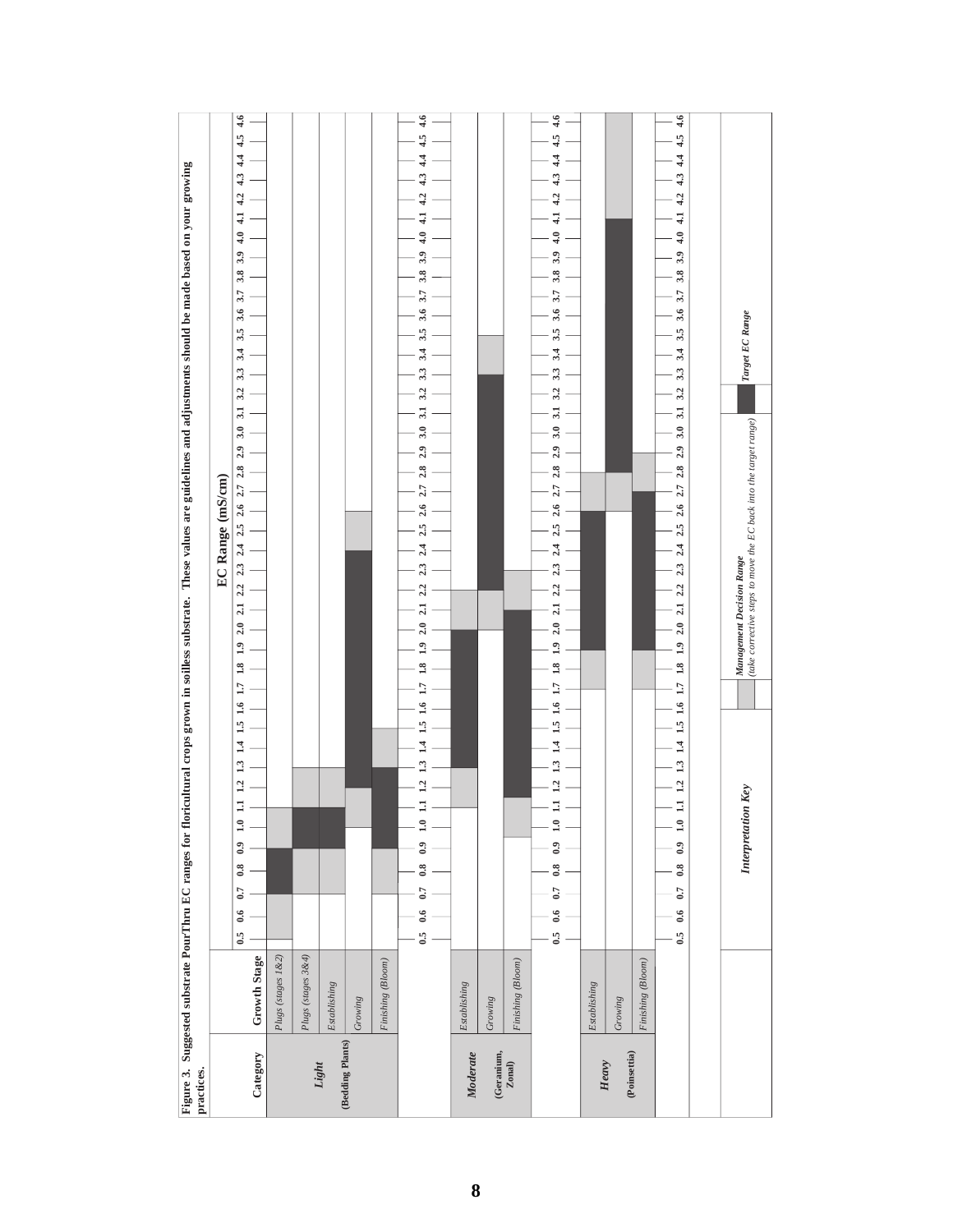become established. Actively growing plants have the highest nutrient demands, but demands decrease as a plants sets buds and flowers. In fact, research has shown that flower longevity is increased when fertilizer rates are decreased or terminated at visible bud or just prior to flowering for most crops.

An EC monitoring and managing plan should be adapted to account for the crop's nutrient demands and stage of development. **Figure 3** contains the target EC levels for establishment, active growth, and bloom stages of growth for plants using the PourThru extraction method. **Table 3** contains interpretative EC values for the 1:5, 1:2, saturated media extract (SME), and PourThru extraction procedures.

#### **Testing and Interpreting Substrate EC**

Electrical conductivity charts have been developed for recording values obtained with the PourThru extraction method. The target EC range for the active growth phase of the crop has been added. During the first 2 weeks after transplanting, gradually increase the substrate EC to the target level. Use the EC values listed in **Figure 2** during the plant establishment phase as a guideline. Also as the crop blooms, gradually decrease the EC levels. EC values for the finishing stage are also listed in **Figure 3**.

If the substrate EC rises into or above the upper EC decision range, action should be taken to reduce EC. If the substrate EC drops into or below the lower EC decision range, action should be taken to increase EC.

#### **Adjusting Substrate EC**

The substrate EC changes over time due to many factors. The four main factors are:  $\bullet$  the initial components and amendments in the substrate, including the substrate type and initial nutrient charge,  $\Theta$  fertility regime,  $\Theta$  the crop's nutrient demands, and  $\bullet$  the crop's development stage. During production the species being grown or the substrate composition cannot change, but adjustments to the fertilization program can.

**Steps to Lower EC.** Listed below (in preferred order) are immediate steps to take to lower substrate EC:

|                        |                  |                       |                       | Table 3. EC interpretation values (mS/cm) for various extraction methods <sup>1</sup> .                                                                                                                                                                                                |
|------------------------|------------------|-----------------------|-----------------------|----------------------------------------------------------------------------------------------------------------------------------------------------------------------------------------------------------------------------------------------------------------------------------------|
| 1:5                    | 1:2              | <b>SME</b>            | PourThru <sup>2</sup> | Indication                                                                                                                                                                                                                                                                             |
| 0 to 0.11              | 0 to 0.25        | 0 to 0.75             | 0 to 1.0              | <b>Very Low.</b> Nutrient levels may not be sufficient to sustain<br>rapid growth.                                                                                                                                                                                                     |
| $0.12$ to $0.35$       | $0.26$ to $0.75$ | $0.76$ to $2.0$       | $1.0 \text{ to } 2.6$ | <b>Low.</b> Suitable for seedlings, bedding plants and salt<br>sensitive plants.                                                                                                                                                                                                       |
| $0.36$ to $0.65$       | $0.76$ to $1.25$ | $2.0 \text{ to } 3.5$ | 2.6 to 4.6            | <b>Normal.</b> Standard root zone range for most established<br>plants. Upper range for salt sensitive plants.                                                                                                                                                                         |
| $0.66$ to $0.89$       | 1.26 to 1.75     | $3.5 \text{ to } 5.0$ | 4.6 to 6.5            | <b>High.</b> Reduced vigor and growth may result, particularly<br>during hot weather.                                                                                                                                                                                                  |
| $0.9 \text{ to } 1.10$ | 1.76 to 2.25     | $5.0 \text{ to } 6.0$ | 6.6 to 7.8            | Very High. May result in salt injury due to reduced water<br>uptake. Reduced growth rates likely. Symptoms include<br>marginal leaf burn and wilting.                                                                                                                                  |
| >1.1                   | >2.25            | >6.0                  | >7.8                  | <b>Extreme.</b> Most crops will suffer salt injury at these levels.<br>Immediate leaching required.                                                                                                                                                                                    |
|                        |                  |                       |                       | <sup>1</sup> Adapted from: On-site testing of growing media and irrigation water. 1996. British Columbia Ministry of Agriculture.<br><sup>2</sup> Due to the variability of the PourThru technique results, growers should always compare their results to the SME method to establish |

acceptable ranges.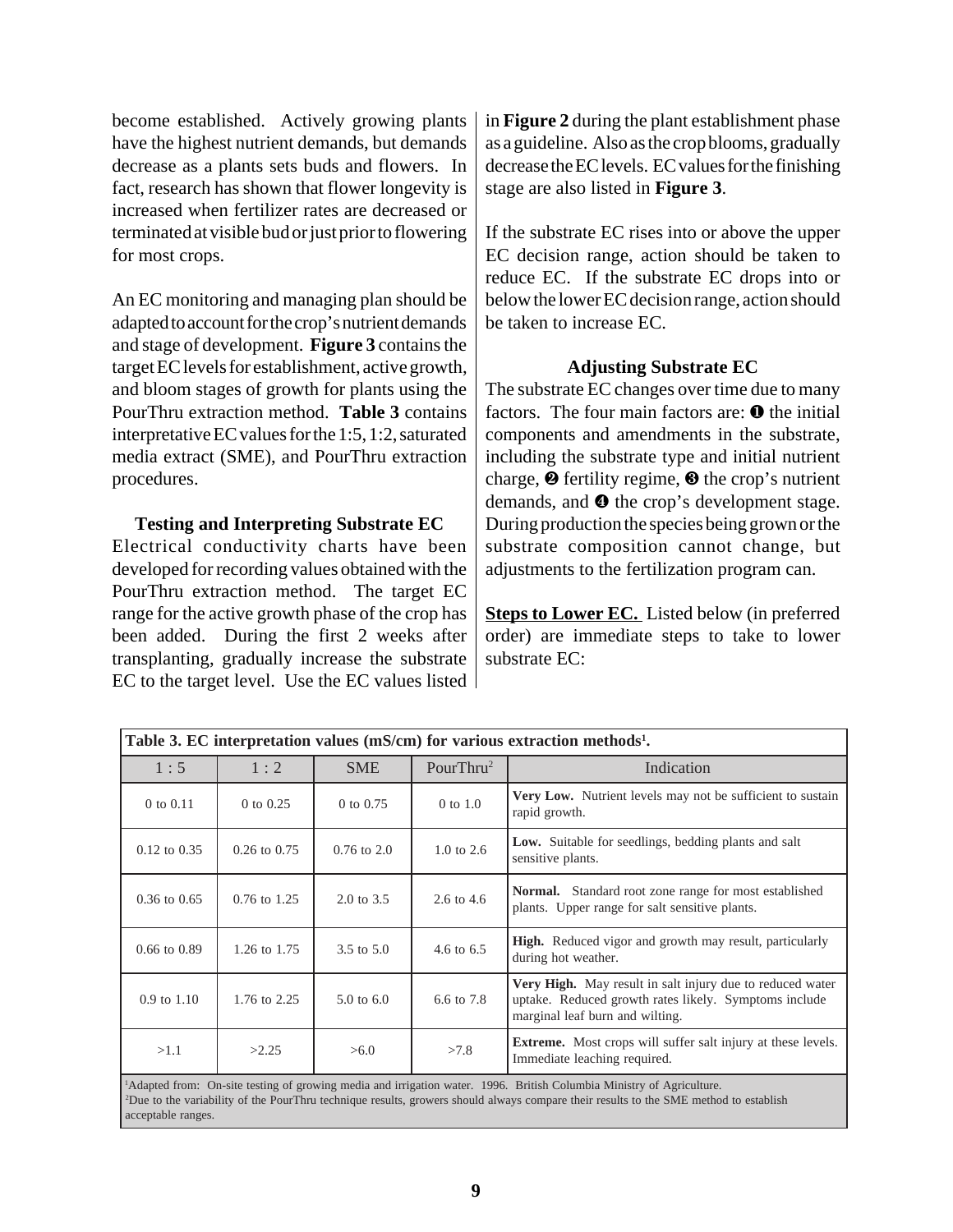- ❶ Decrease the fertilization rate or decrease the frequency of fertilization (irrigate with clear water).
- ❷ Leach with clear water to reduce the salts level. The root substrate should be irrigated allowing for 20% leaching, then followed immediately with another irrigation. The root substrate should then be allowed to dry to the usual stage. If further leaching is required, the double-irrigation treatment can be repeated. Recheck the EC values to make sure they are within the acceptable range.

**Steps to Increase EC.** Listed below (in preferred order) are immediate steps to take to raise substrate EC:

- ❶ Increase the fertilization rate. A corrective N fertilization will return the lower leaves to the normal green color within 1 to 2 weeks. Do not over apply. It is important to correct nutrient deficiency when symptoms first appear because lower leaf drop or necrosis cannot be reversed.
- ❷ Increase the fertilization frequency. Use constant fertilization and discontinue any clear water irrigations until the EC levels are within the acceptable range.

#### **Points to Remember.**

- If using calcium nitrate  $(Ca(NO<sub>3</sub>)<sub>2</sub>)$  + potassium nitrate  $(KNO_3)$ , remember to supply P, Mg, and micro-nutrients to the plants.
- If using 20-10-20 or 20-20-20, remember to supply Ca and Mg to the plants.

#### **Conclusion**

The PourThru Monitoring and Managing program is designed for growers to monitor and maintain their crops. It is a simple program for rapidly determining a crop's pH and EC. It is a program that allows growers to change their focus to prevention instead of cure, and action instead of reaction. If adopted, this proactive program can virtually eliminate nutritional problems.

*We would like to thank the Fred C. Gloeckner Foundation and the Ohio Florists' Foundation for funding support of this research project.*

<sup>z</sup> See North Carolina State University Horticulture Information Leaflet 558 for more details. Available at: http://www.ces.ncsu.edu/ floriculture/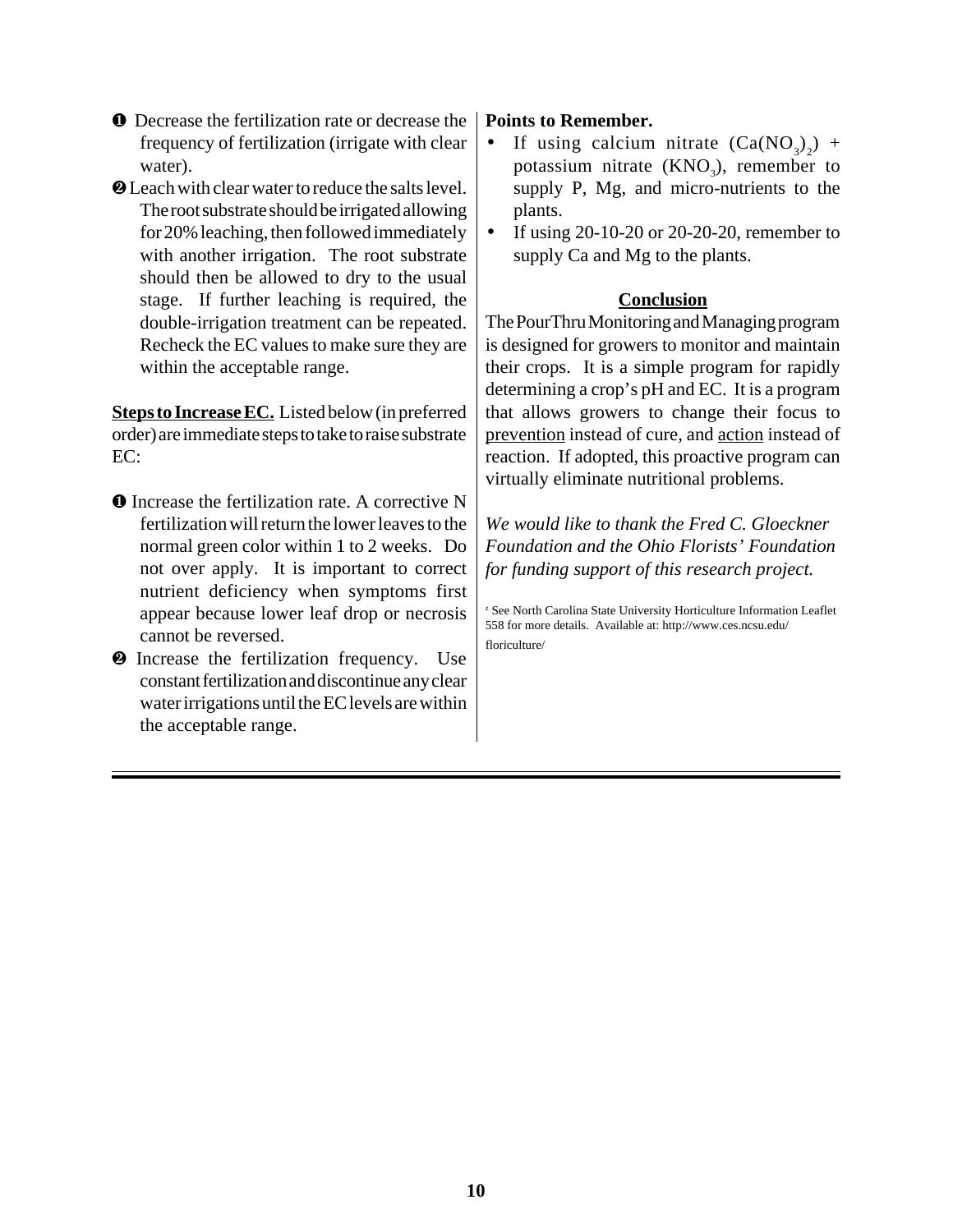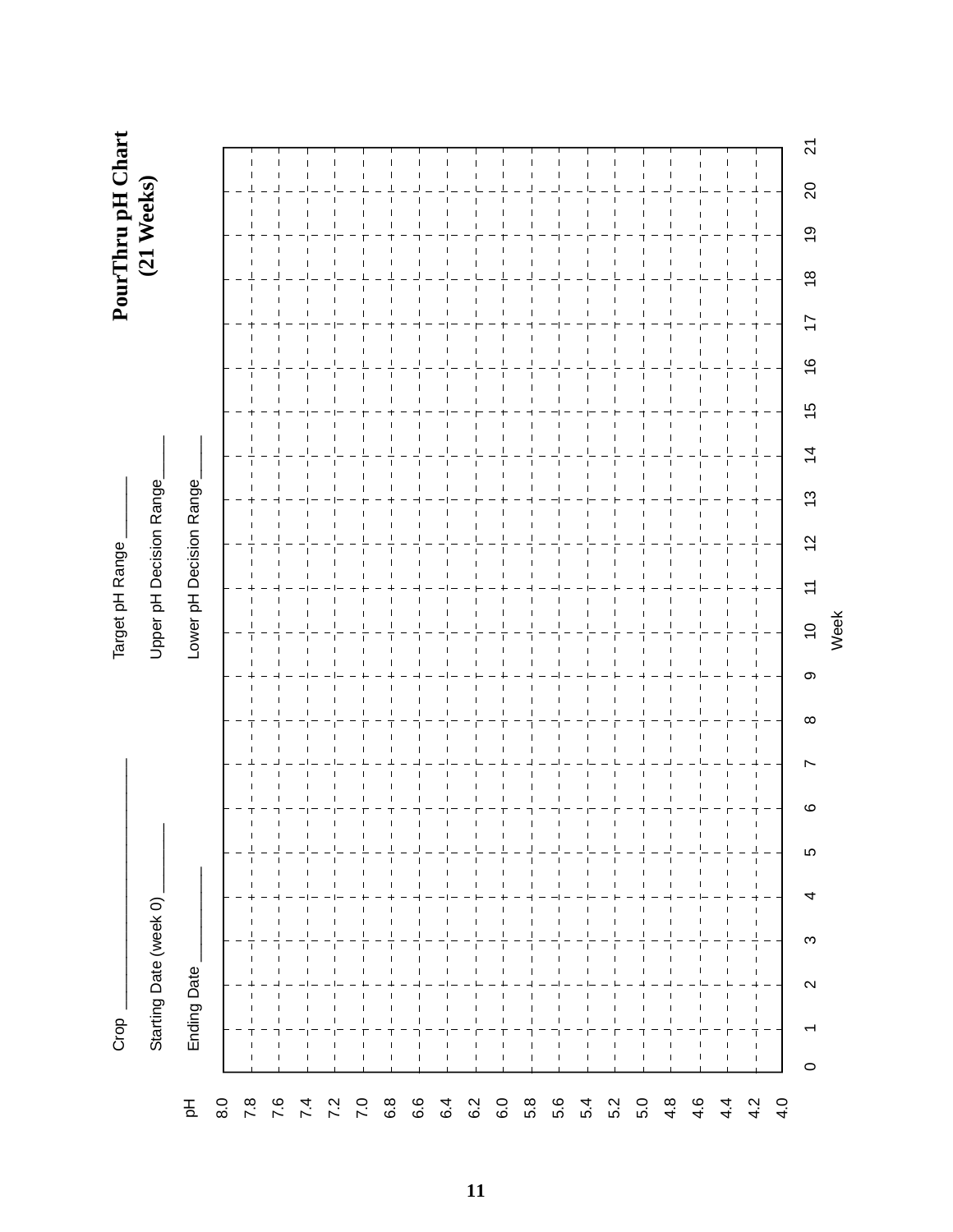| PourThru pH Chart<br>(10 Weeks)<br>$\overline{C}$<br>တ<br>$\infty$<br>Upper pH Decision Range<br>Lower pH Decision Range<br>ဖ<br>LO<br>₹<br>က<br>f,<br>⊥<br>$\mathbf{I}$<br>$\mathbf{\Omega}$<br>Starting Date (week 0)<br>$\overline{1}$<br>$\overline{1}$<br>Ending Date<br>$\overline{1}$<br>$\overline{1}$<br>$\overline{1}$<br>T<br>0 | Crop |  | Target pH Range |  |  |  |
|--------------------------------------------------------------------------------------------------------------------------------------------------------------------------------------------------------------------------------------------------------------------------------------------------------------------------------------------|------|--|-----------------|--|--|--|
|                                                                                                                                                                                                                                                                                                                                            |      |  |                 |  |  |  |
|                                                                                                                                                                                                                                                                                                                                            |      |  |                 |  |  |  |
|                                                                                                                                                                                                                                                                                                                                            |      |  |                 |  |  |  |
|                                                                                                                                                                                                                                                                                                                                            |      |  |                 |  |  |  |
|                                                                                                                                                                                                                                                                                                                                            |      |  |                 |  |  |  |
|                                                                                                                                                                                                                                                                                                                                            |      |  |                 |  |  |  |
|                                                                                                                                                                                                                                                                                                                                            |      |  |                 |  |  |  |
|                                                                                                                                                                                                                                                                                                                                            |      |  |                 |  |  |  |
|                                                                                                                                                                                                                                                                                                                                            |      |  |                 |  |  |  |
|                                                                                                                                                                                                                                                                                                                                            |      |  |                 |  |  |  |
|                                                                                                                                                                                                                                                                                                                                            |      |  |                 |  |  |  |
|                                                                                                                                                                                                                                                                                                                                            |      |  |                 |  |  |  |
|                                                                                                                                                                                                                                                                                                                                            |      |  |                 |  |  |  |
|                                                                                                                                                                                                                                                                                                                                            |      |  |                 |  |  |  |
|                                                                                                                                                                                                                                                                                                                                            |      |  |                 |  |  |  |
|                                                                                                                                                                                                                                                                                                                                            |      |  |                 |  |  |  |
|                                                                                                                                                                                                                                                                                                                                            |      |  |                 |  |  |  |
|                                                                                                                                                                                                                                                                                                                                            |      |  |                 |  |  |  |
|                                                                                                                                                                                                                                                                                                                                            |      |  |                 |  |  |  |
|                                                                                                                                                                                                                                                                                                                                            |      |  |                 |  |  |  |
|                                                                                                                                                                                                                                                                                                                                            |      |  |                 |  |  |  |
|                                                                                                                                                                                                                                                                                                                                            |      |  |                 |  |  |  |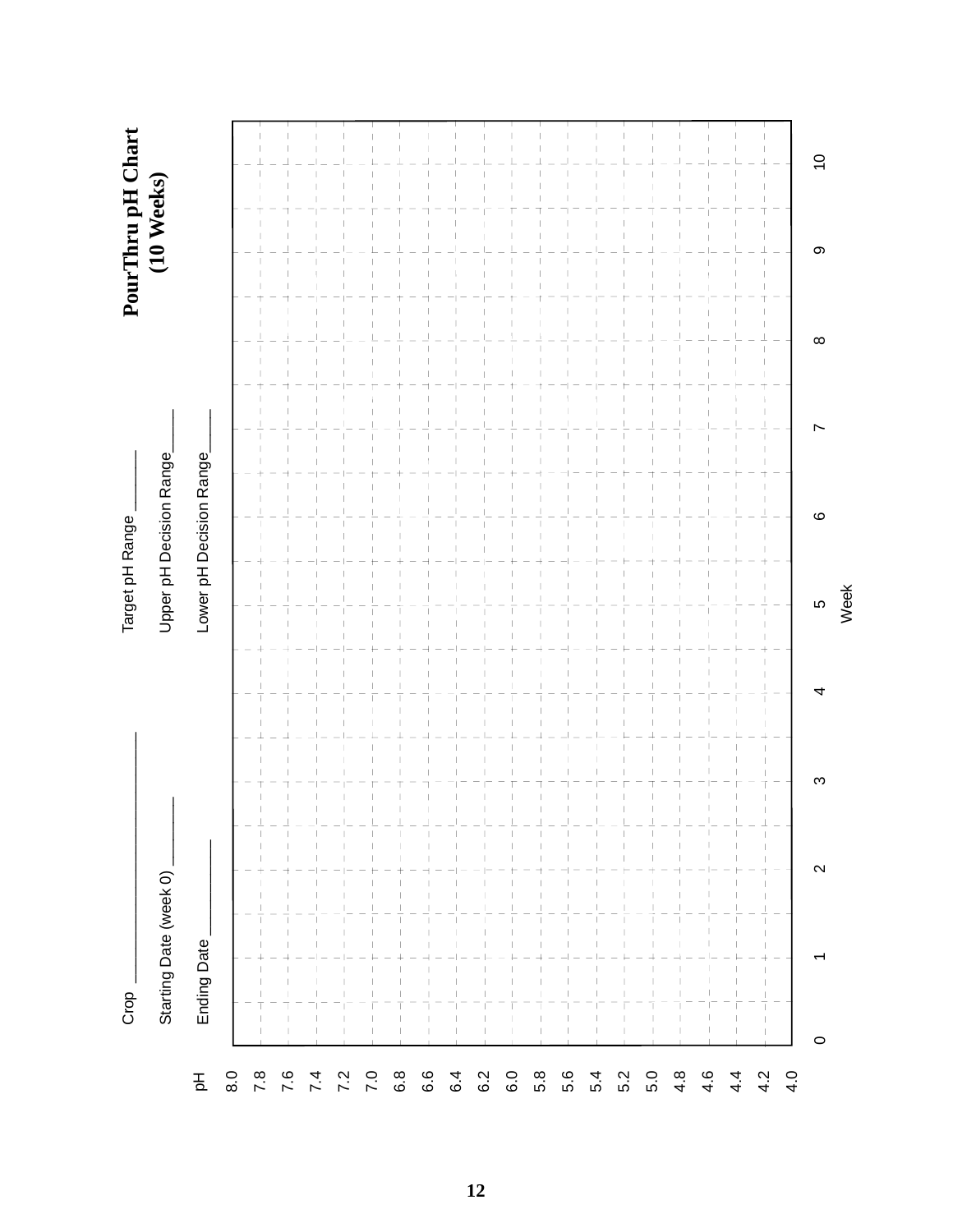| PourThru pH Chart<br>(63 Days)<br>80<br>57<br>54<br>51<br>48<br>45<br>42<br>Lower pH Decision Range<br>Upper pH Decision Range<br>89<br>36<br>33<br>30<br>27<br>$\overline{24}$<br>21<br>$\frac{8}{1}$<br>$\mathbf{I}$<br>$\mathbf{I}$<br>15<br>$\mathsf I$<br>$\overline{1}$<br>$\mathbf{I}$<br>$\overline{c}$<br>Starting Date (week 0)<br>$\overline{1}$<br>$\mathbf{I}$<br>$\overline{1}$<br>$\overline{1}$<br>$\mathsf I$<br>$\overline{1}$<br>တ<br><b>Ending Date</b><br>$\circ$<br>$\mathbf{I}$<br>$\overline{1}$<br>$\overline{\phantom{a}}$<br>$\overline{\phantom{a}}$<br>S<br>$\overline{\phantom{a}}$<br>$\circ$ | Crop |  |  |  |  |  |  |  |  |
|------------------------------------------------------------------------------------------------------------------------------------------------------------------------------------------------------------------------------------------------------------------------------------------------------------------------------------------------------------------------------------------------------------------------------------------------------------------------------------------------------------------------------------------------------------------------------------------------------------------------------|------|--|--|--|--|--|--|--|--|
|                                                                                                                                                                                                                                                                                                                                                                                                                                                                                                                                                                                                                              |      |  |  |  |  |  |  |  |  |
|                                                                                                                                                                                                                                                                                                                                                                                                                                                                                                                                                                                                                              |      |  |  |  |  |  |  |  |  |
|                                                                                                                                                                                                                                                                                                                                                                                                                                                                                                                                                                                                                              |      |  |  |  |  |  |  |  |  |
|                                                                                                                                                                                                                                                                                                                                                                                                                                                                                                                                                                                                                              |      |  |  |  |  |  |  |  |  |
|                                                                                                                                                                                                                                                                                                                                                                                                                                                                                                                                                                                                                              |      |  |  |  |  |  |  |  |  |
|                                                                                                                                                                                                                                                                                                                                                                                                                                                                                                                                                                                                                              |      |  |  |  |  |  |  |  |  |
|                                                                                                                                                                                                                                                                                                                                                                                                                                                                                                                                                                                                                              |      |  |  |  |  |  |  |  |  |
|                                                                                                                                                                                                                                                                                                                                                                                                                                                                                                                                                                                                                              |      |  |  |  |  |  |  |  |  |
|                                                                                                                                                                                                                                                                                                                                                                                                                                                                                                                                                                                                                              |      |  |  |  |  |  |  |  |  |
|                                                                                                                                                                                                                                                                                                                                                                                                                                                                                                                                                                                                                              |      |  |  |  |  |  |  |  |  |
|                                                                                                                                                                                                                                                                                                                                                                                                                                                                                                                                                                                                                              |      |  |  |  |  |  |  |  |  |
|                                                                                                                                                                                                                                                                                                                                                                                                                                                                                                                                                                                                                              |      |  |  |  |  |  |  |  |  |
|                                                                                                                                                                                                                                                                                                                                                                                                                                                                                                                                                                                                                              |      |  |  |  |  |  |  |  |  |
|                                                                                                                                                                                                                                                                                                                                                                                                                                                                                                                                                                                                                              |      |  |  |  |  |  |  |  |  |
|                                                                                                                                                                                                                                                                                                                                                                                                                                                                                                                                                                                                                              |      |  |  |  |  |  |  |  |  |
|                                                                                                                                                                                                                                                                                                                                                                                                                                                                                                                                                                                                                              |      |  |  |  |  |  |  |  |  |
|                                                                                                                                                                                                                                                                                                                                                                                                                                                                                                                                                                                                                              |      |  |  |  |  |  |  |  |  |
|                                                                                                                                                                                                                                                                                                                                                                                                                                                                                                                                                                                                                              |      |  |  |  |  |  |  |  |  |
|                                                                                                                                                                                                                                                                                                                                                                                                                                                                                                                                                                                                                              |      |  |  |  |  |  |  |  |  |
|                                                                                                                                                                                                                                                                                                                                                                                                                                                                                                                                                                                                                              |      |  |  |  |  |  |  |  |  |
|                                                                                                                                                                                                                                                                                                                                                                                                                                                                                                                                                                                                                              |      |  |  |  |  |  |  |  |  |
|                                                                                                                                                                                                                                                                                                                                                                                                                                                                                                                                                                                                                              |      |  |  |  |  |  |  |  |  |
|                                                                                                                                                                                                                                                                                                                                                                                                                                                                                                                                                                                                                              |      |  |  |  |  |  |  |  |  |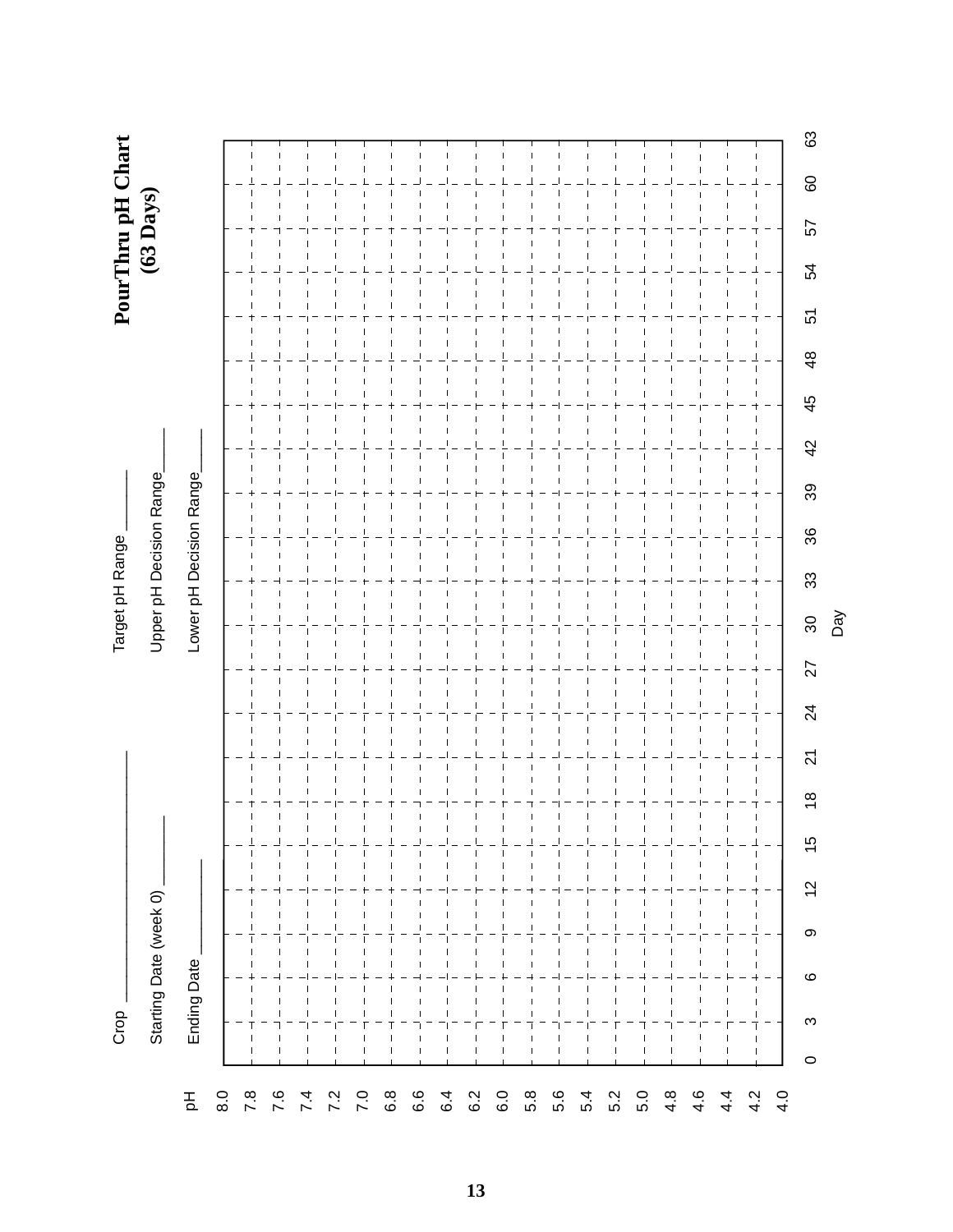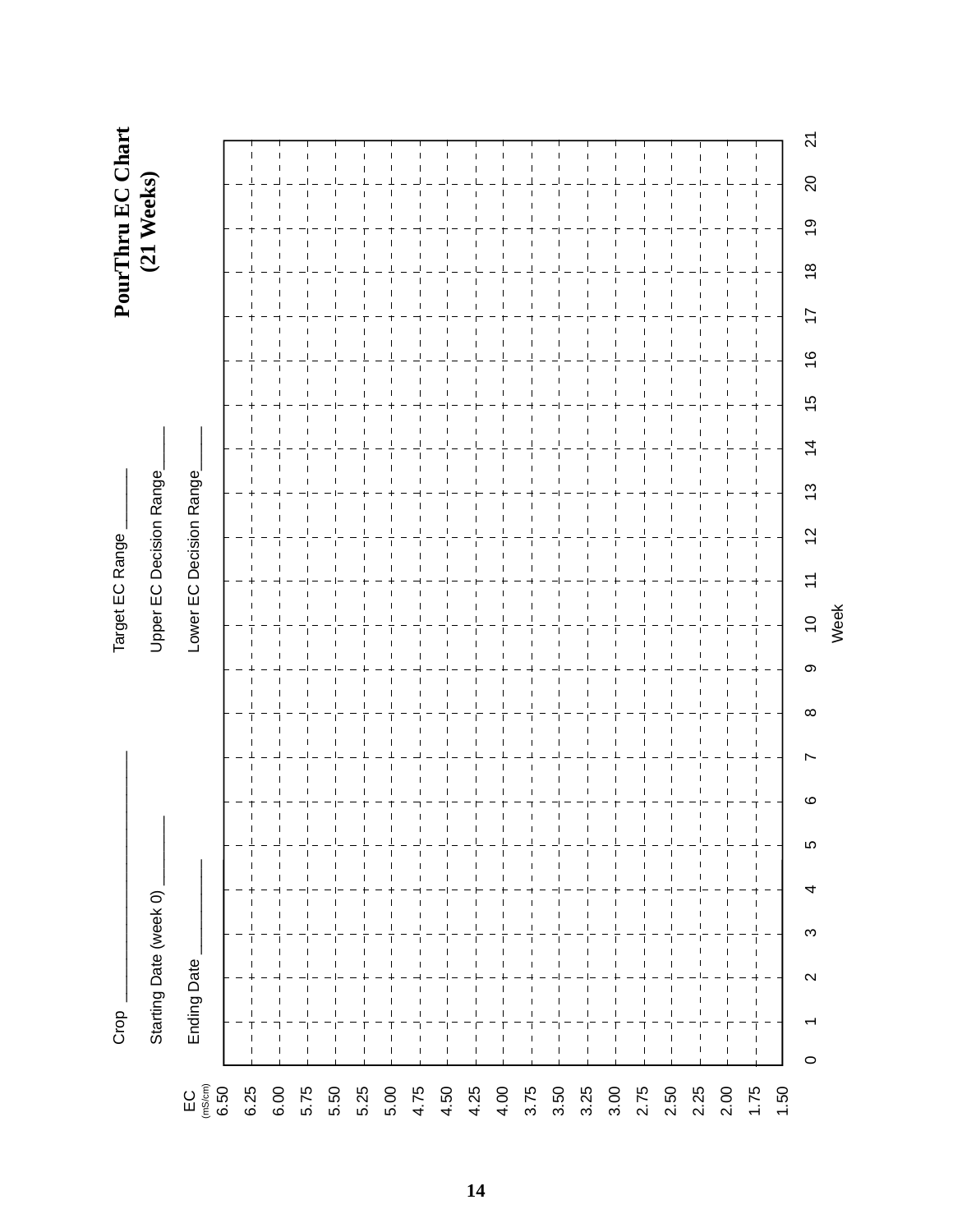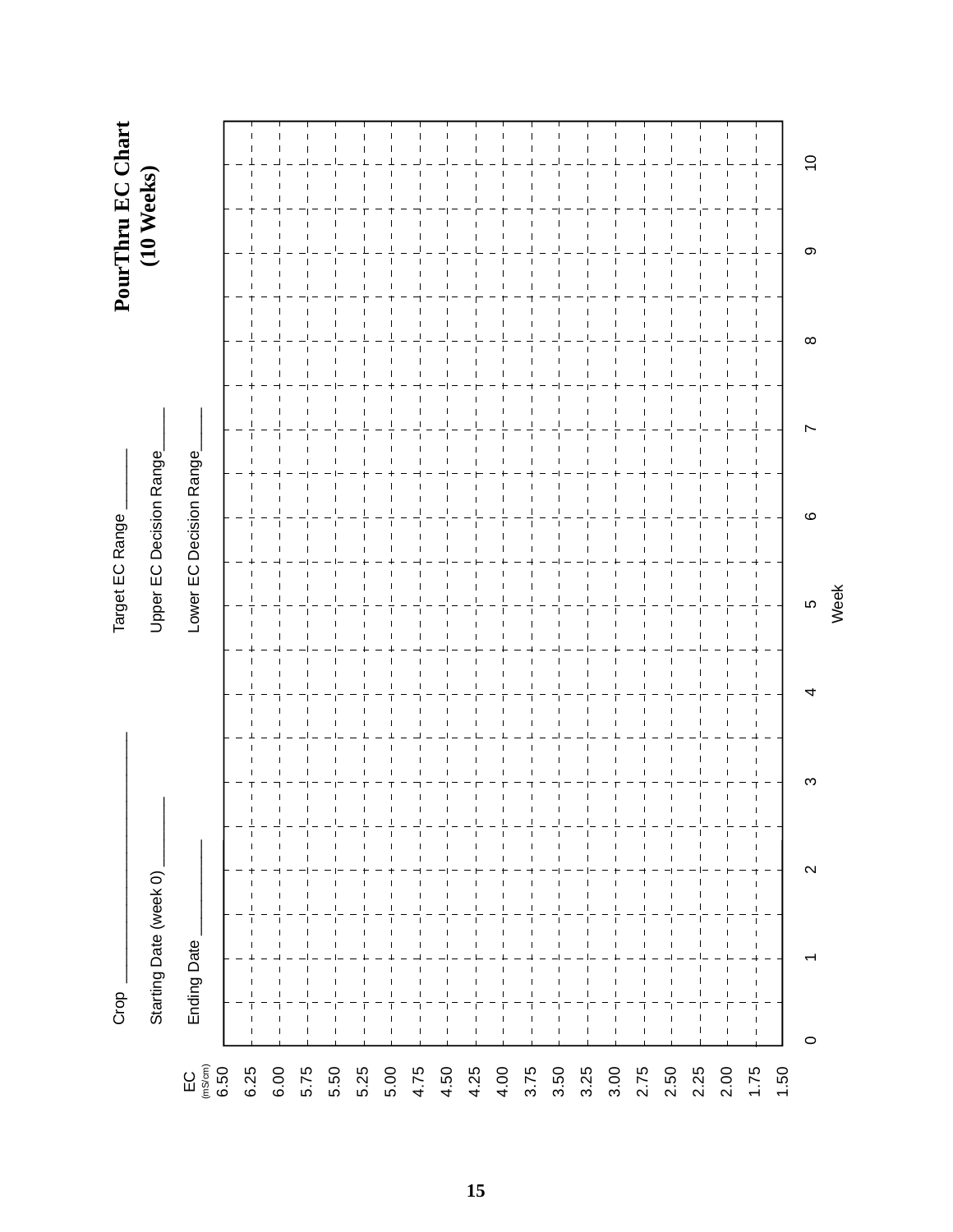